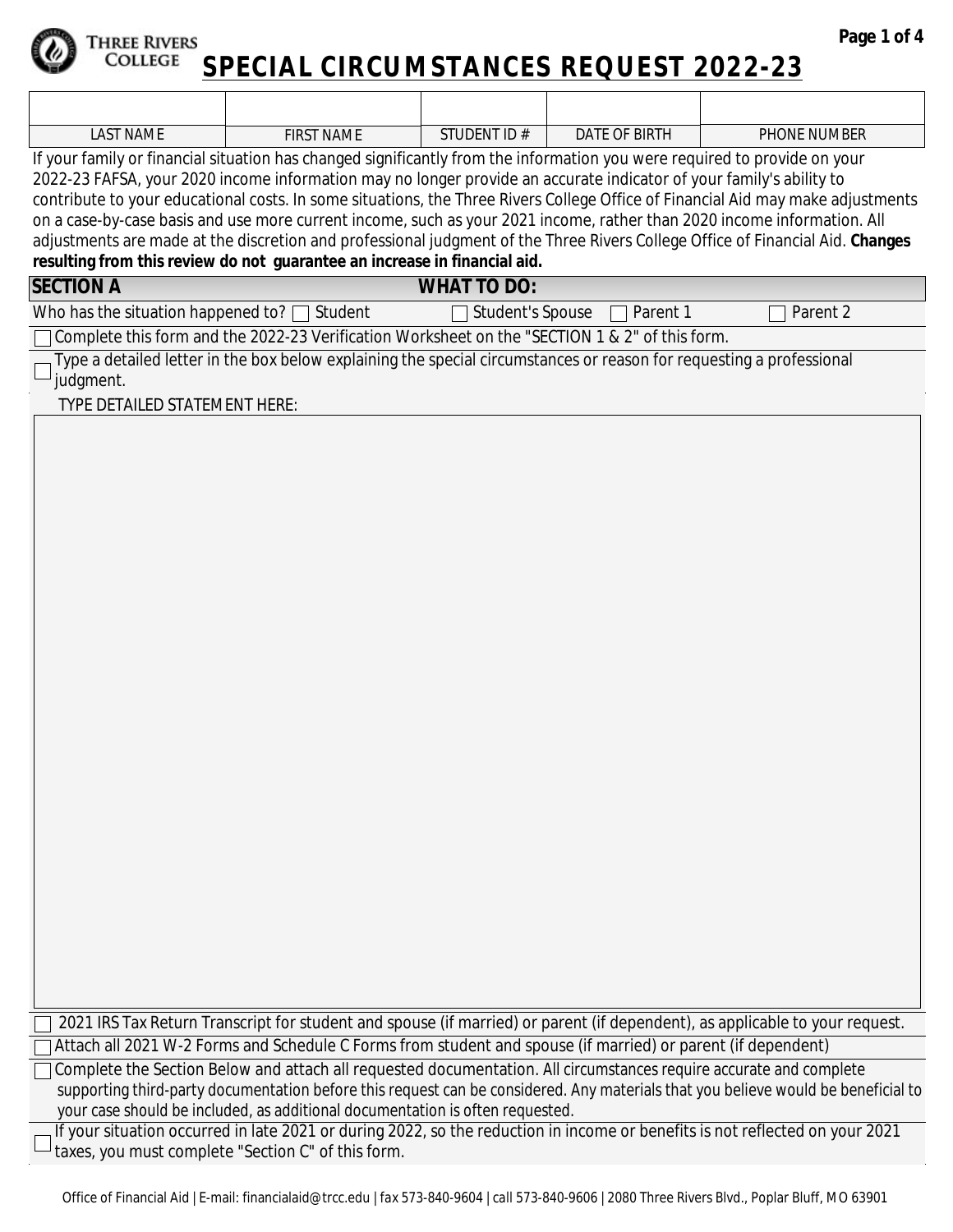

## **SPECIAL CIRCUMSTANCES REQUEST 2022-23**

| <b>SECTION B</b>                                                 | SPECIAL CIRCUMSTANCES & SUPPORTING DOCUMENTATION                                                                                                              |  |  |  |  |
|------------------------------------------------------------------|---------------------------------------------------------------------------------------------------------------------------------------------------------------|--|--|--|--|
| <b>CHECK THE APPROPRIATE REASON:</b>                             | ATTACH SUPPORTING DOCUMENTATION & CHECK ALL THAT APPLY:                                                                                                       |  |  |  |  |
| $\sqcap$ LOSS OF EMPLOYMENT:                                     | Documentation from previous employer concerning loss of job and date work ceased.                                                                             |  |  |  |  |
|                                                                  | Unemployment Benefits? Provide documentation of approval & amount or proof of denial                                                                          |  |  |  |  |
| <b>REDUCTION OF INCOME</b>                                       | Letter/notification from employer addressing the change in job status or reduction of pay                                                                     |  |  |  |  |
| <b>OR BENEFITS:</b>                                              | Copy of last pay stub at rate prior to reduction.                                                                                                             |  |  |  |  |
| (Change must have occurred for<br>at least 10 consecutive weeks) | ○ Copy of most recent pay stub.                                                                                                                               |  |  |  |  |
|                                                                  | 1n your personal letter, include your new salary or wage and hours scheduled per week                                                                         |  |  |  |  |
|                                                                  | Official Statement from agency showing reduction of benefits to be received in 2021 or                                                                        |  |  |  |  |
|                                                                  | 2022 (Social Security, Unemployment Benefits, Worker's Compensation, Disability, etc.)                                                                        |  |  |  |  |
|                                                                  | or Court document showing change in Child Support.                                                                                                            |  |  |  |  |
| SEPARATION/DIVORCE:                                              | Date of Separation/Divorce:                                                                                                                                   |  |  |  |  |
| (Only if you have done so since you                              | Divorce Decree or Notarized Separation Statement.                                                                                                             |  |  |  |  |
| filed the 2022-23 FAFSA)                                         | If separated, include change of residency showing you no longer reside with your spouse<br>(copies of lease, utility bill, etc. showing a different address). |  |  |  |  |
| <b>REDUCTION DUE TO</b>                                          | Copy of the Death Certificate or Obituary                                                                                                                     |  |  |  |  |
| <b>DEATH OF PARENT/SPOUSE:</b>                                   | Documentation of relationship (if not listed on Death Certificate or Obituary)                                                                                |  |  |  |  |
|                                                                  | May only be considered if the expenses were required by a physician (not elective healthcare) and if                                                          |  |  |  |  |
| <b>UNUSUALLY HIGH</b>                                            | they exceed 11% of the family's AGI for the year considered.                                                                                                  |  |  |  |  |
| <b>MEDICAL EXPENSES NOT</b>                                      | Attach a copy of Schedule A (Itemized Deductions) from the 2020 or 2021 IRS Tax Return                                                                        |  |  |  |  |
| <b>COVERED BY INSURANCE:</b>                                     | Copies of PAID receipts incurred through 2020 or 2021, not paid by insurance.                                                                                 |  |  |  |  |
| <b>OTHER:</b>                                                    |                                                                                                                                                               |  |  |  |  |
|                                                                  | NOTE: If request is for adjustment based on 2021 income complete page 2 and sign at bottom of page 3.                                                         |  |  |  |  |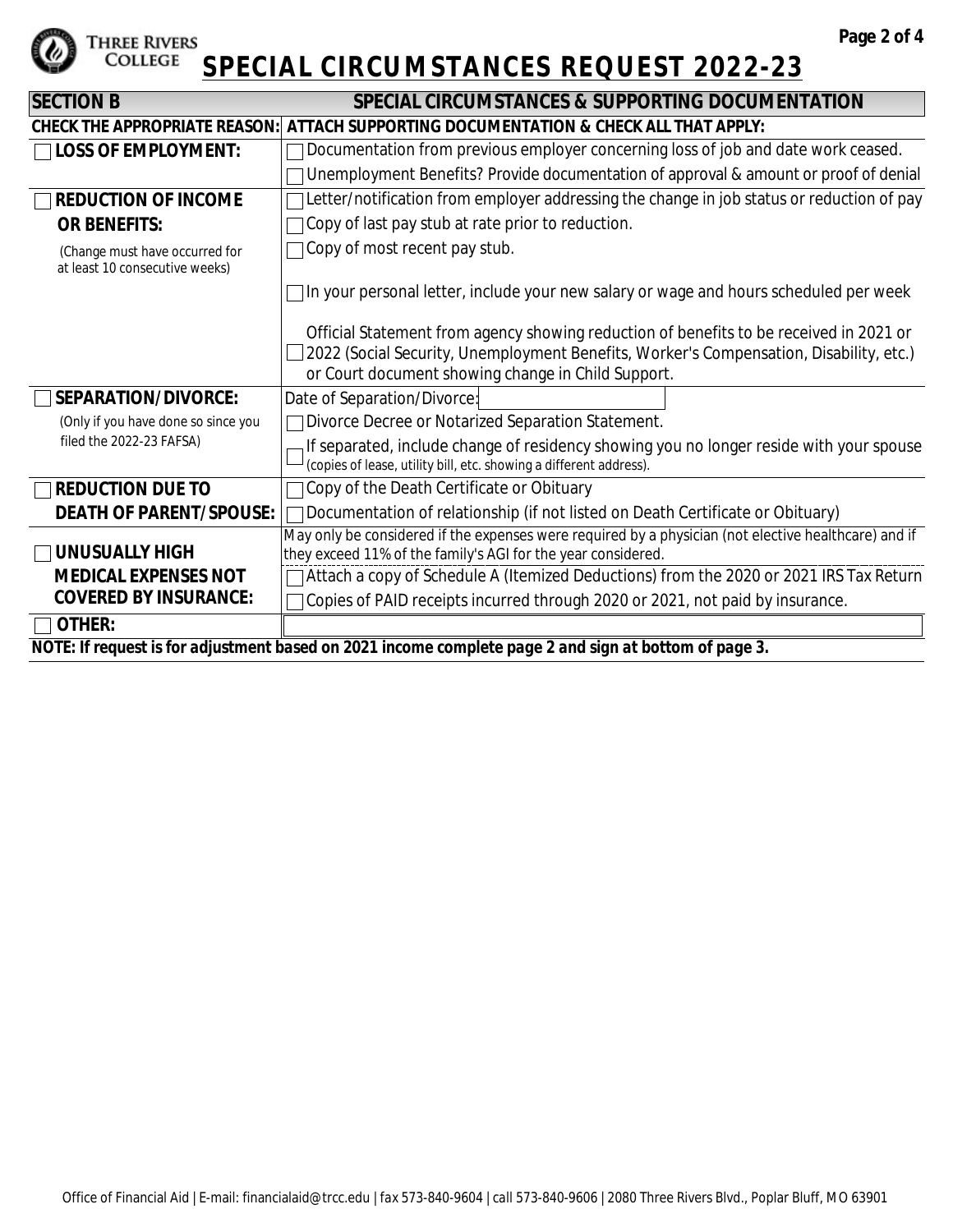### **THREE RIVERS 2022-23 COLLEGE SPECIAL CIRCUMSTANCES REQUEST - VERIFICATION**

Submit in person, via myTRCC Student Information System, student e-mail, fax, or mailing address listed at the bottom of this page. If more space is needed for any line item on this form provide a separate page that includes the student's name and ID number at the top.

## **SECTION 1 -- NUMBER OF HOUSEHOLD MEMBERS & STUDENT STATUS**

#### **INSTRUCTIONS FOR** *DEPENDENT* **STUDENTS: <----(or)---->**

List below the people in the parents' household. Include:

- § The *student* & *parents'* (including a *stepparent*), even if the student doesn't live with the parent(s).
- § The *parents' other children* if the parent(s) will provide more than half of their support from July 1, 2022, through June 30, 2023, or if they would be required to provide parental information if they were completing a 2022-2023 FAFSA. Include children who meet either of these standards, even if the children do not live with the parent(s).
- **§** Other people if they now live with the parent(s) and the parent(s) provide more than half of the other people's support and will continue to provide more than half of their support between July 1, 2022 through June 30, 2023.
- **INSTRUCTIONS FOR** *INDEPENDENT* **STUDENTS:**
- List below the people in the student's household. Include:
- § The *student* & if the student is married, the *student's spouse*. § The **student's or spouse's children** if the student or spouse will provide more than half of the children's support from July 1, 2022, through June
- 30, 2023, even if the child does not live with the student. **§** Other people if they now live with the student and the student or spouse provides more than half of the other person's support and will continue to provide more than half of that person's support between July 1, 2022 through June 30, 2023.

|          | <b>FIRST NAME</b>                                                                                                                                                                                                                                  | M.I. | <b>LAST NAME</b>                                                                                                                                                                                                                                                                                                                                              | <b>AGE</b> |                                            | <b>RELATIONSHIP</b> |  |                   |               | Will be enrolled at least Half |                                  |                     | <b>COLLEGE NAME</b>               |  |
|----------|----------------------------------------------------------------------------------------------------------------------------------------------------------------------------------------------------------------------------------------------------|------|---------------------------------------------------------------------------------------------------------------------------------------------------------------------------------------------------------------------------------------------------------------------------------------------------------------------------------------------------------------|------------|--------------------------------------------|---------------------|--|-------------------|---------------|--------------------------------|----------------------------------|---------------------|-----------------------------------|--|
|          |                                                                                                                                                                                                                                                    |      |                                                                                                                                                                                                                                                                                                                                                               |            |                                            |                     |  |                   |               | Time in College? (Yes or No)*  |                                  |                     | (if applicable)                   |  |
|          |                                                                                                                                                                                                                                                    |      |                                                                                                                                                                                                                                                                                                                                                               |            | Yourself                                   |                     |  |                   |               |                                |                                  |                     | Three Rivers College              |  |
|          |                                                                                                                                                                                                                                                    |      |                                                                                                                                                                                                                                                                                                                                                               |            |                                            |                     |  |                   |               |                                |                                  |                     |                                   |  |
|          |                                                                                                                                                                                                                                                    |      |                                                                                                                                                                                                                                                                                                                                                               |            |                                            |                     |  |                   |               |                                | $\overline{\phantom{0}}$         |                     |                                   |  |
|          |                                                                                                                                                                                                                                                    |      |                                                                                                                                                                                                                                                                                                                                                               |            |                                            |                     |  |                   |               |                                | $\overline{\phantom{0}}$         |                     |                                   |  |
|          |                                                                                                                                                                                                                                                    |      |                                                                                                                                                                                                                                                                                                                                                               |            |                                            |                     |  |                   |               |                                | $\overline{\phantom{0}}$         |                     |                                   |  |
|          |                                                                                                                                                                                                                                                    |      |                                                                                                                                                                                                                                                                                                                                                               |            |                                            |                     |  |                   |               |                                | $\overline{\phantom{a}}$         |                     |                                   |  |
|          |                                                                                                                                                                                                                                                    |      | *Are or will be attending an eligible post-secondary educational institution as at least a half-time student in the 2022-23 award year in a program that leads to a degree or certificate.                                                                                                                                                                    |            |                                            |                     |  |                   |               |                                |                                  |                     |                                   |  |
|          |                                                                                                                                                                                                                                                    |      | SECTION 2 -- TAXES (Complete ONE "Option" EACH for student and for spouse [if married], and/or for parent[s] if student is dependent)                                                                                                                                                                                                                         |            |                                            |                     |  |                   |               |                                |                                  |                     |                                   |  |
|          |                                                                                                                                                                                                                                                    |      | I FILED A 2020 IRS TAX RETURN WITH THE IRS AND                                                                                                                                                                                                                                                                                                                |            |                                            |                     |  | <b>STUDENT</b>    |               | <b>SPOUSE</b><br>(if married)  | <b>PARENT1</b><br>(if dependent) |                     | <b>PARENT 2</b><br>(if dependent) |  |
|          |                                                                                                                                                                                                                                                    |      | Option 1   HAVE SUBMITTED A 2020 IRS TAX RETURN TO THE FINANCIAL AID OFFICE                                                                                                                                                                                                                                                                                   |            |                                            |                     |  |                   |               |                                |                                  |                     |                                   |  |
| Option 2 |                                                                                                                                                                                                                                                    |      | HAVE USED THE IRS DATA RETRIEVAL TOOL (DRT) to "link" taxes into the FAFSA                                                                                                                                                                                                                                                                                    |            |                                            |                     |  |                   |               |                                |                                  |                     |                                   |  |
|          | LIST THE DATE YOU USED THE TOOL                                                                                                                                                                                                                    |      |                                                                                                                                                                                                                                                                                                                                                               |            |                                            |                     |  |                   |               |                                |                                  |                     |                                   |  |
|          |                                                                                                                                                                                                                                                    |      |                                                                                                                                                                                                                                                                                                                                                               |            |                                            |                     |  |                   |               |                                |                                  |                     |                                   |  |
|          |                                                                                                                                                                                                                                                    |      | I WILL NOT FILE & AM NOT REQUIRED TO FILE A 2020 INCOME TAX RETURN WITH THE IRS<br>(INDEPENDENT STUDENTS AND PARENT(S) MUST PROVIDE 2020 IRS VERIFICATION OF NON FILER                                                                                                                                                                                        |            |                                            |                     |  | <b>STUDENT</b>    | <b>SPOUSE</b> | PARENT <sub>1</sub>            |                                  | PARENT <sub>2</sub> |                                   |  |
|          | LETTER FOR OPTIONS 3 AND 4).                                                                                                                                                                                                                       |      |                                                                                                                                                                                                                                                                                                                                                               |            |                                            |                     |  |                   |               | (if married)                   | (if dependent)                   |                     | (if dependent)                    |  |
|          |                                                                                                                                                                                                                                                    |      | WAS NOT EMPLOYED and had no income earned from work in 2020 (check box to right)                                                                                                                                                                                                                                                                              |            |                                            |                     |  |                   |               |                                |                                  |                     |                                   |  |
| Option 3 | Parent(s) and independent students MUST SUBMIT 2020 IRS VERIFICATION OF NON FILER<br>LETTER.                                                                                                                                                       |      |                                                                                                                                                                                                                                                                                                                                                               |            |                                            |                     |  |                   |               |                                |                                  |                     |                                   |  |
| Option 4 | WAS EMPLOYED in 2020. (Check boxes to right & complete section below) Parent(s) and<br>independent students MUST SUBMIT 2020 IRS VERIFICATION OF NON FILER LETTER.                                                                                 |      |                                                                                                                                                                                                                                                                                                                                                               |            |                                            |                     |  |                   |               |                                |                                  |                     |                                   |  |
|          |                                                                                                                                                                                                                                                    |      |                                                                                                                                                                                                                                                                                                                                                               |            |                                            |                     |  |                   |               |                                |                                  |                     |                                   |  |
|          |                                                                                                                                                                                                                                                    |      | I have listed below the names of all employers & the amount earned from each in 2020.                                                                                                                                                                                                                                                                         |            |                                            |                     |  |                   |               |                                |                                  |                     |                                   |  |
|          |                                                                                                                                                                                                                                                    |      | I have provided & attached copies of all 2020 IRS W-2 forms issued to me by employers                                                                                                                                                                                                                                                                         |            |                                            |                     |  |                   |               |                                |                                  |                     |                                   |  |
|          | STUDENT/SPOUSE 2020 INCOME FROM WORK<br>PARENT(S) 2020 INCOME FROM WORK<br>Attached<br>List every employer, even if the employer didn't issue an IRS W-2 form.<br>List every employer, even if the employer didn't issue an IRS W-2 form<br>$W-2?$ |      |                                                                                                                                                                                                                                                                                                                                                               |            |                                            |                     |  | Attache<br>d W-2? |               |                                |                                  |                     |                                   |  |
|          | Source:                                                                                                                                                                                                                                            |      |                                                                                                                                                                                                                                                                                                                                                               | \$         |                                            |                     |  | Source:           |               |                                |                                  | \$                  |                                   |  |
|          | Source:                                                                                                                                                                                                                                            |      |                                                                                                                                                                                                                                                                                                                                                               | \$         |                                            |                     |  | Source:           |               |                                |                                  | \$                  |                                   |  |
|          | Source:                                                                                                                                                                                                                                            |      |                                                                                                                                                                                                                                                                                                                                                               |            |                                            |                     |  | Source:           |               |                                |                                  |                     |                                   |  |
|          |                                                                                                                                                                                                                                                    |      | Total Amount of Income Earned from Work \$                                                                                                                                                                                                                                                                                                                    |            | Total Amount of Income Earned from Work \$ |                     |  |                   |               |                                |                                  |                     |                                   |  |
|          |                                                                                                                                                                                                                                                    |      | Warning: If you purposely give false or misleading information, you may be fined, or sentenced to prison. Each person signing certifies<br>that all of the information reported is complete and correct. By typing my name below, I understand and agree that this form of<br>electronic signature has the same legal force and effect as a manual signature. |            |                                            |                     |  |                   |               |                                |                                  |                     |                                   |  |

| Student    |       | Parent           |       |
|------------|-------|------------------|-------|
| Signature: | Date: | ~.<br>Signature: | Date: |